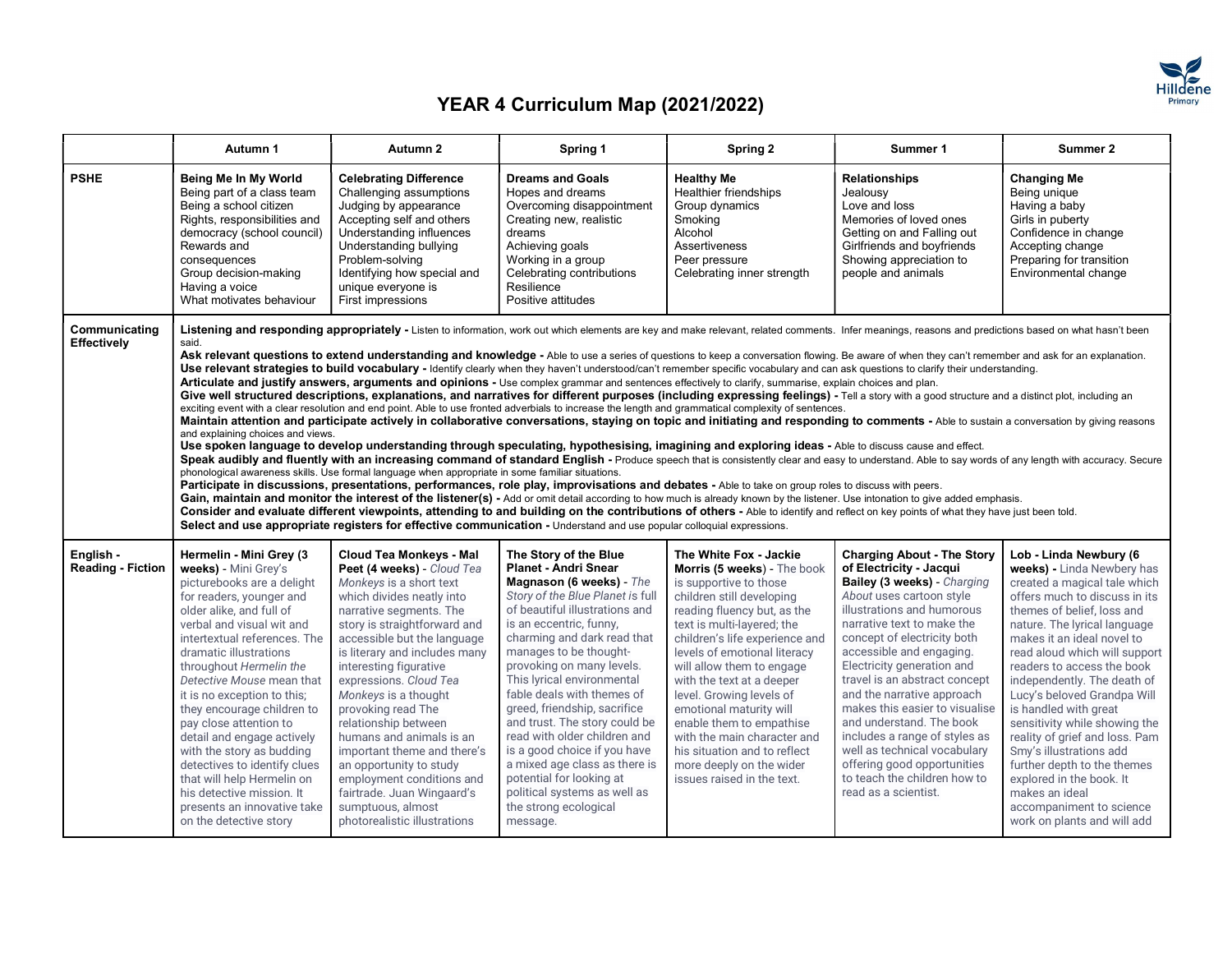

| and exemplifies engaging<br>From a historical perspective<br>of both accessibility and | nonfiction writing.<br>the book is interesting<br>challenge.<br>because the first person<br>voice is entirely fictionalised.<br>This is Walter Tull's story, as<br>presented through the eyes<br>of the author. Micheala<br>Morgan. This provides a<br>good opportunity for children<br>to reflect on the historical<br>veracity.<br>The Great Chocoplot - Chris<br>Wizards of Once - Cressida<br>Aladdin and the Enchanted<br><b>English - Writing</b><br>Float - Daniel Miyares<br>The Lost Thing - Shaun Tan<br>Journey - Aaron Becker<br>The Whale - Ethan and<br><b>Fiction</b><br>The Iron Man - Ted Hughes<br>Callaghan<br>Cowell<br>Bike Boy - Jane Considine<br>Lamp<br>Charlie and the Chocolate<br>Vita Murrow<br>The Princess and the Pea -<br>Feast (Disney)<br>Factory - Raold Dahl<br>Lauren Child | <b>English - Writing</b><br><b>Books on Romans</b><br>Books on living things and<br><b>Books on Vikings</b><br>The River (Valerie Bloom)<br>Books on the rainforest<br>Books on the Amazon<br><b>Non-Fiction</b><br>Rainforest<br>their habitats | English -<br>Reading - Non-<br><b>Fiction</b> | genre and will inspire<br>children to reflect on<br>themes such as belonging.<br>self-acceptance and<br>friendship.<br>A Rock Is Lively - Dlanna<br>Hutts Aston (4 weeks) -<br>As well as being beautiful<br>and full of information<br>which goes beyond the<br>required study for the wider<br>science curriculum for<br>LKS2, A Rock is Lively is<br>very worthy of study from a<br>literary point of view. There<br>is a poetic quality to the<br>writing, with effective use<br>of figurative language, and<br>there is plenty of subject-<br>specific vocabulary<br>presented in an accessible<br>way. Many of the common<br>text features of nonfiction<br>texts can be studied<br>through this text: it is both<br>highly descriptive and<br>factual, uses labels and<br>captions to good effect, | are perfect for developing<br>visual literacy, particularly<br>with regard to body<br>language, gesture and gaze.<br>The Language of Cat -<br>Rachel Rooney (3 weeks) -<br>This debut collection had an<br>outstanding reception on its<br>publication in 2011: it was<br>the Poetry Book Society<br>children's choice, won the<br>CLPE Poetry Award and was<br>long-listed for the Carnegie<br>Medal.<br>The 54 poems in this award<br>winning collection offer<br>breadth of form and subject<br>matter and also depth of<br>meaning. From humorous<br>and engaging poems that<br>explore word play and poem<br>structure to reflective poems<br>that offer opportunities to<br>explore big ideas such as<br>growing up and time, this<br>compilation has a wide range |  | <b>Walter Tull's Scrapebook -</b><br>Michaela Morgan (3 weeks)<br>- Although Walter Tull lived<br>more than a hundred years<br>ago, the issues he dealt with<br>as a black footballer are<br>sadly still relevant today.<br>Walter Tull made a<br>significant contribution to<br>society yet he remains<br>largely unheard of. This book<br>is ideal for engaging children<br>with his life with its<br>appealing and accessible<br>layout that makes use of<br>contemporary photos and<br>documents. It is a perfect<br>book to study in the lead up<br>to Remembrance Sunday or<br>at any time of the year to<br>open up conversations<br>around prejudice, tolerance<br>and what makes a hero. |  | richness and context to this<br>topic. |
|----------------------------------------------------------------------------------------|-------------------------------------------------------------------------------------------------------------------------------------------------------------------------------------------------------------------------------------------------------------------------------------------------------------------------------------------------------------------------------------------------------------------------------------------------------------------------------------------------------------------------------------------------------------------------------------------------------------------------------------------------------------------------------------------------------------------------------------------------------------------------------------------------------------------|--------------------------------------------------------------------------------------------------------------------------------------------------------------------------------------------------------------------------------------------------|-----------------------------------------------|-----------------------------------------------------------------------------------------------------------------------------------------------------------------------------------------------------------------------------------------------------------------------------------------------------------------------------------------------------------------------------------------------------------------------------------------------------------------------------------------------------------------------------------------------------------------------------------------------------------------------------------------------------------------------------------------------------------------------------------------------------------------------------------------------------------|--------------------------------------------------------------------------------------------------------------------------------------------------------------------------------------------------------------------------------------------------------------------------------------------------------------------------------------------------------------------------------------------------------------------------------------------------------------------------------------------------------------------------------------------------------------------------------------------------------------------------------------------------------------------------------------------------------------------------------------------------------------------------|--|---------------------------------------------------------------------------------------------------------------------------------------------------------------------------------------------------------------------------------------------------------------------------------------------------------------------------------------------------------------------------------------------------------------------------------------------------------------------------------------------------------------------------------------------------------------------------------------------------------------------------------------------------------------------------------------------------|--|----------------------------------------|
|----------------------------------------------------------------------------------------|-------------------------------------------------------------------------------------------------------------------------------------------------------------------------------------------------------------------------------------------------------------------------------------------------------------------------------------------------------------------------------------------------------------------------------------------------------------------------------------------------------------------------------------------------------------------------------------------------------------------------------------------------------------------------------------------------------------------------------------------------------------------------------------------------------------------|--------------------------------------------------------------------------------------------------------------------------------------------------------------------------------------------------------------------------------------------------|-----------------------------------------------|-----------------------------------------------------------------------------------------------------------------------------------------------------------------------------------------------------------------------------------------------------------------------------------------------------------------------------------------------------------------------------------------------------------------------------------------------------------------------------------------------------------------------------------------------------------------------------------------------------------------------------------------------------------------------------------------------------------------------------------------------------------------------------------------------------------|--------------------------------------------------------------------------------------------------------------------------------------------------------------------------------------------------------------------------------------------------------------------------------------------------------------------------------------------------------------------------------------------------------------------------------------------------------------------------------------------------------------------------------------------------------------------------------------------------------------------------------------------------------------------------------------------------------------------------------------------------------------------------|--|---------------------------------------------------------------------------------------------------------------------------------------------------------------------------------------------------------------------------------------------------------------------------------------------------------------------------------------------------------------------------------------------------------------------------------------------------------------------------------------------------------------------------------------------------------------------------------------------------------------------------------------------------------------------------------------------------|--|----------------------------------------|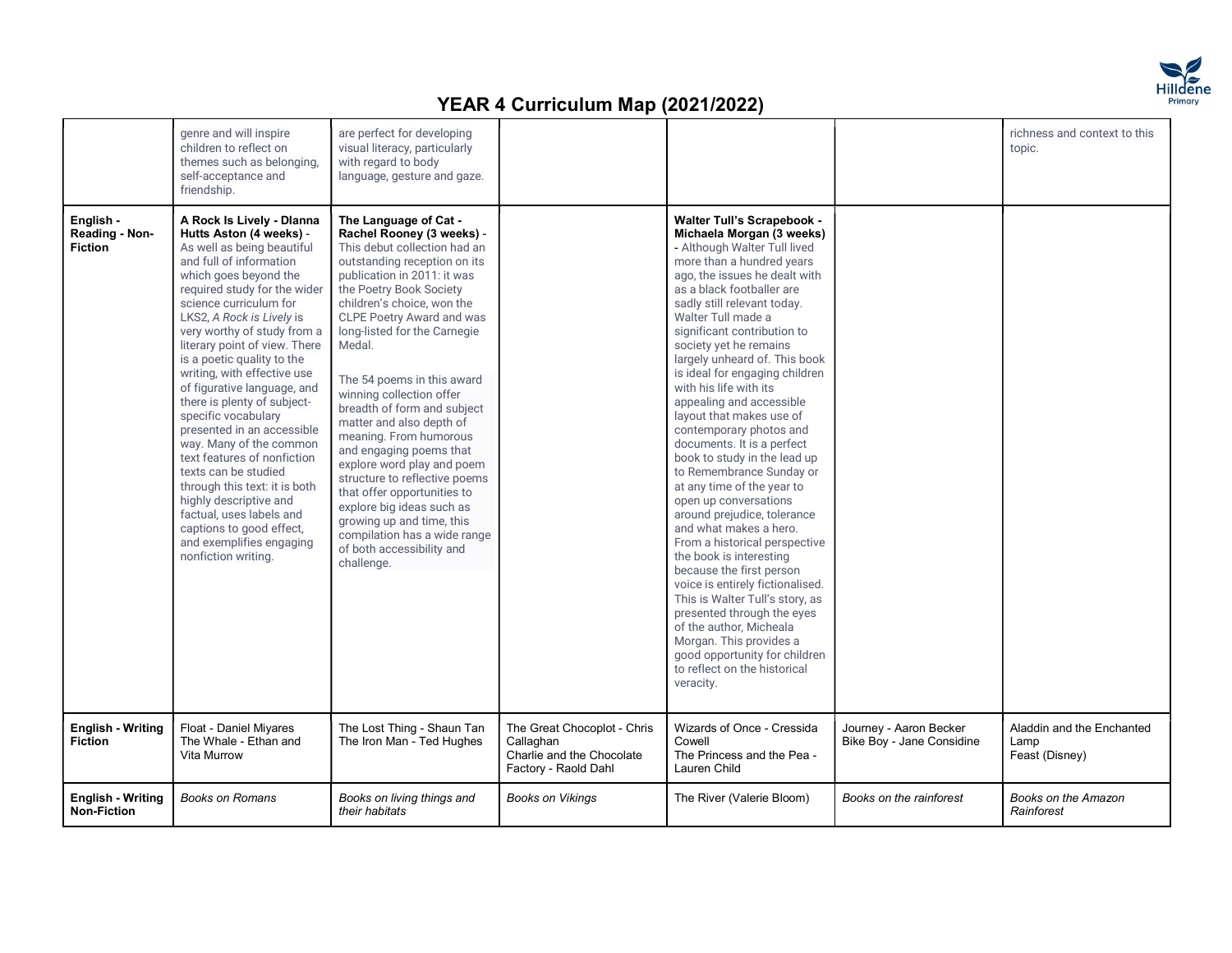

| <b>Maths</b>                                  | Unit 1 & 2 - Number -<br>Place Value - 4-digit<br>numbers<br><b>Unit 3 - Number - Addition</b><br>and Subtraction                                                                                                                                                                                                                                                                                                                                                                                                         | Unit 3 - Number - Addition<br>and Subtraction (continued)<br><b>Unit 4 - Measure - Perimeter</b><br>Unit 5 - Number -<br>Multiplication and Division                                                                                                                                                                                                                                                                                                                               | Unit 6 - Number -<br>Multiplication and Division<br>Unit 7 - Measurement - Area                                                                                                                                                                                                                                                                                                                                | Unit 8 & 9 - Number -<br>Fractions<br>Unit 10 - Number - Decimals                                                                                                                                                                                                                                                                                                                                                                                                                                                                                                                                                                                                                                                                                                                             | Unit 11 - NUmber - Decimals<br>Unit 12 - Measurement -<br>Money<br>Unit 13 - Measurement -<br>Time                                                                                                                                                                                                                                                                                                                                                                                                                                                                                                                                                                                                    | Unit 14 - Statistics<br>Unit 15 - Geometry - Angles<br>and 2D shapes<br>Unit 16 - Geometry - Position<br>and Direction<br>Consolidation of key<br>objective for Year 4 |
|-----------------------------------------------|---------------------------------------------------------------------------------------------------------------------------------------------------------------------------------------------------------------------------------------------------------------------------------------------------------------------------------------------------------------------------------------------------------------------------------------------------------------------------------------------------------------------------|------------------------------------------------------------------------------------------------------------------------------------------------------------------------------------------------------------------------------------------------------------------------------------------------------------------------------------------------------------------------------------------------------------------------------------------------------------------------------------|----------------------------------------------------------------------------------------------------------------------------------------------------------------------------------------------------------------------------------------------------------------------------------------------------------------------------------------------------------------------------------------------------------------|-----------------------------------------------------------------------------------------------------------------------------------------------------------------------------------------------------------------------------------------------------------------------------------------------------------------------------------------------------------------------------------------------------------------------------------------------------------------------------------------------------------------------------------------------------------------------------------------------------------------------------------------------------------------------------------------------------------------------------------------------------------------------------------------------|-------------------------------------------------------------------------------------------------------------------------------------------------------------------------------------------------------------------------------------------------------------------------------------------------------------------------------------------------------------------------------------------------------------------------------------------------------------------------------------------------------------------------------------------------------------------------------------------------------------------------------------------------------------------------------------------------------|------------------------------------------------------------------------------------------------------------------------------------------------------------------------|
| <b>Science</b>                                | <b>States of Matter -</b><br>compare and group<br>materials together,<br>according to whether they<br>are solids, liquids or gas.<br>States of Matter - observe<br>that some materials<br>change state when they<br>are heated or cooled and<br>measure or research the<br>temperature at which this<br>happens in degrees<br>Celsius.<br><b>States of Matter - identify</b><br>the part played by<br>evaporation and<br>condensation in the water<br>cycle and associate the<br>rate of evaporation with<br>temperature. | <b>Living Things and Their</b><br>Habitats - recognise that<br>living things can be grouped<br>in a variety of ways.<br><b>Living Things and Their</b><br>Habitats - explore and use<br>classification keys to help<br>groups, identify and name a<br>variety of living things in their<br>local and wider environment.<br><b>Living Things and Their</b><br>Habitats - recognise that<br>environments can change<br>and that this can sometimes<br>pose dangers to living things. | Animals, Including<br><b>Humans</b> - describe the<br>simple functions of the basic<br>parts of the digestive system<br>in humans.<br>Animals, Including<br><b>Humans</b> - identify the<br>different types of teeth in<br>humans and their simple<br>functions.<br>Animals, Including<br><b>Humans</b> - construct and<br>interpret a variety of food<br>chain, identifying producers,<br>predators and prey. | Sound - identify how sounds<br>are made, associating some<br>of them with something<br>vibrating.<br>Sound - recognise that<br>vibrations from sounds travel<br>through a medium to the ear.<br>Sound - find patterns<br>between the pitch of a sound<br>and features of the object<br>that produced it.<br><b>Sound</b> - find patterns<br>between the volume of a<br>sound and the strength of the<br>vibrations that produced it.<br>Sound - recognise that<br>sounds get fainter as the<br>distance from the sound<br>source increases.                                                                                                                                                                                                                                                   | Electricity - identify common appliances that run on<br>electricity.<br><b>Electricity</b> - construct a simple series electrical circuit,<br>identifying and naming its basic parts, including cell, wires,<br>bulbs, switches and buzzers.<br>Electricity - identify whether or not a lamp will light in a<br>simple series circuit, based on whether or not the lamp is part<br>of a complete loop with a battery.<br>Electricity - recognise that a switch opens and closes a<br>circuit and associate this with whether or not a lamp limes in<br>a simple series circuit.<br>Electricity - recognise some common conductors and<br>insulators, and associate metals with being good conductors. |                                                                                                                                                                        |
|                                               | data loggers                                                                                                                                                                                                                                                                                                                                                                                                                                                                                                              | Working Scientifically - asking relevant questions and using different types of scientific enquiries to answer them.<br>Working Scientifically - setting up simple practical enquiries, comparative and fair tests.<br>Working Scientifically - identifying differences, similarities or changes related to simple scientific ideas and processes.<br>Working Scientifically - using straightforward scientific evidence to answer questions or to support their findings.         |                                                                                                                                                                                                                                                                                                                                                                                                                | Working Scientifically - making systematic and careful observations and, where appropriate, taking accurate measurements using standard units, using a range of equipment, including<br>Working Scientifically - gathering, recording, classifying and presenting data in a variety of ways to help in answering questions.<br>Working Scientifically - recording findings using simple scientific language, drawing, labelled diagrams keys, bar charts and tables.<br>Working Scientifically - reporting on findings from enquiries, including oral and written explanations, displays or presentation of results and conclusions.<br>Working Scientifically - using results to draw simple conclusions, make predictions for new values, suggest improvements and raise further questions. |                                                                                                                                                                                                                                                                                                                                                                                                                                                                                                                                                                                                                                                                                                       |                                                                                                                                                                        |
| <b>Humanities</b><br>(history &<br>geography) | The Romans: The Impact<br>on Britain                                                                                                                                                                                                                                                                                                                                                                                                                                                                                      | Anglo-Saxons and Scots                                                                                                                                                                                                                                                                                                                                                                                                                                                             | Vikings: Way of Life and their<br>legacy                                                                                                                                                                                                                                                                                                                                                                       | <b>Rivers</b>                                                                                                                                                                                                                                                                                                                                                                                                                                                                                                                                                                                                                                                                                                                                                                                 | Rainforests                                                                                                                                                                                                                                                                                                                                                                                                                                                                                                                                                                                                                                                                                           | South America: the Amazon                                                                                                                                              |
| <b>Religious</b><br>Education                 | What does it mean to be Jewish?                                                                                                                                                                                                                                                                                                                                                                                                                                                                                           |                                                                                                                                                                                                                                                                                                                                                                                                                                                                                    | Who should inspire us?                                                                                                                                                                                                                                                                                                                                                                                         | What matters most to<br>Humanists and Christians>                                                                                                                                                                                                                                                                                                                                                                                                                                                                                                                                                                                                                                                                                                                                             | Where, how and why do<br>people worship?                                                                                                                                                                                                                                                                                                                                                                                                                                                                                                                                                                                                                                                              | Howand why do believers<br>show their commitments<br>through the journey of life?                                                                                      |
| Computing<br>(including<br>Online Safety)     | We are Software<br>Developers<br>We are Rules Writers                                                                                                                                                                                                                                                                                                                                                                                                                                                                     | We are Makers<br>We are Standing up to Peer<br>Pressure                                                                                                                                                                                                                                                                                                                                                                                                                            | We are Musicians<br>We are Aware that our<br><b>Online Content Lasts Forever</b>                                                                                                                                                                                                                                                                                                                               | We are Bloggers<br>We are Online Risk<br>Managers                                                                                                                                                                                                                                                                                                                                                                                                                                                                                                                                                                                                                                                                                                                                             | We are Artists<br>We are Respectful of Digital<br><b>Rights and Responsibilities</b>                                                                                                                                                                                                                                                                                                                                                                                                                                                                                                                                                                                                                  | We are Meteorologists<br>We are Careful when Talking<br>to Virtual Friends                                                                                             |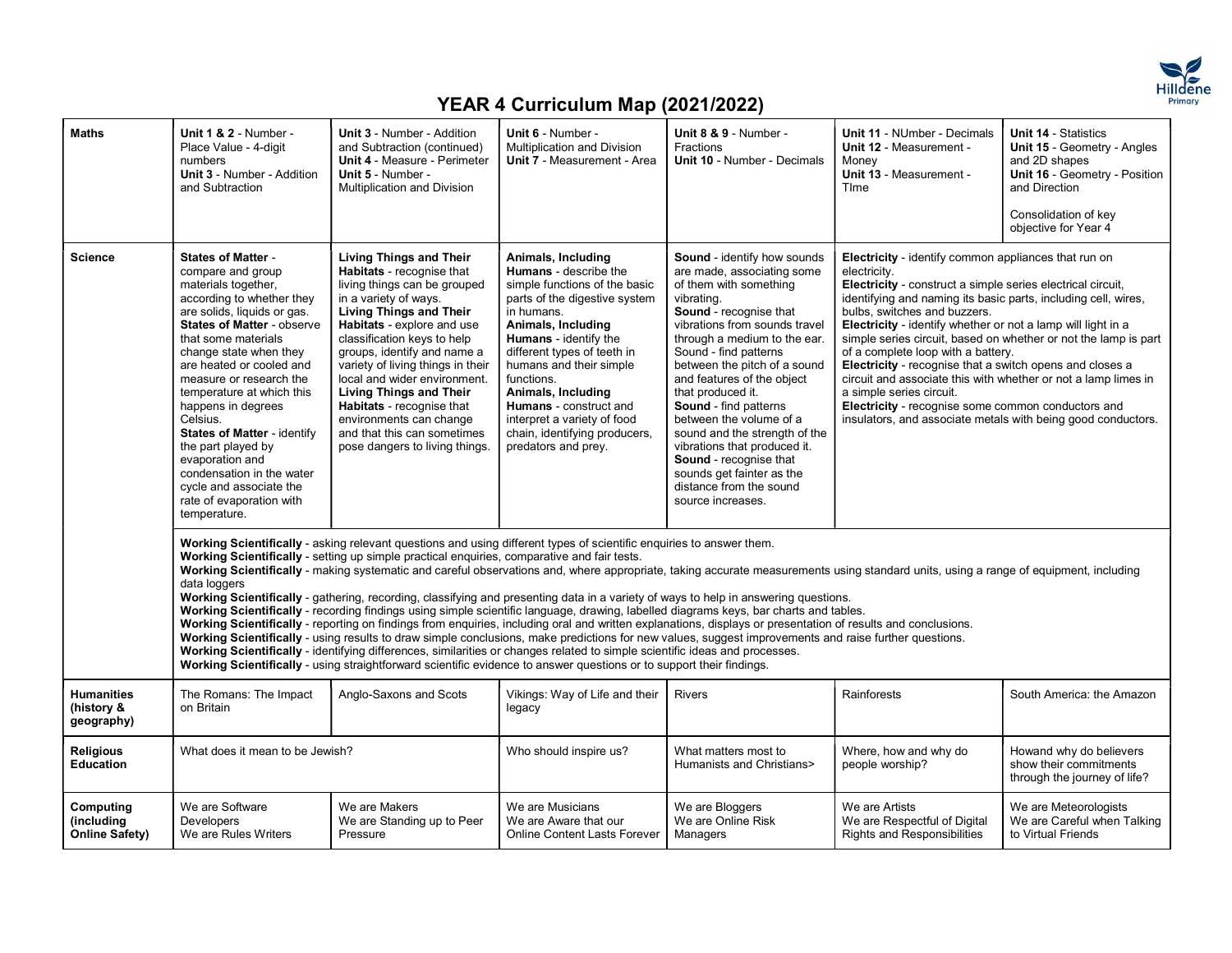

| Art                      |                                                                                                                                                                                                                                                                                                                                                                                                                                                                                                                                                                                                                                | Jewellery Designers - to<br>create sketch books to<br>record their observations and<br>use them to review and<br>revisit.<br>Jewellery Designers - to<br>improve their mastery of art<br>and design techniques,<br>including drawing and<br>sculpture with a range of<br>materials.<br>Jewellery Designers - learn<br>about great artists and great<br>designers in history. |                                                                                                                                                                                                                                                                                                                                                                                                                                                                                                                                                                                                                                                                                                                                                                                                                                                                                                                                                                                                                                                          | Sonia Delaunay - to create<br>sketch books to record their<br>observations and use them<br>to review and revisit.<br>Sonia Delaunay - to improve<br>their mastery of art and<br>design techniques, including<br>drawing with a range of<br>materials.<br>Sonia Delaunay - learn<br>about great artists and great<br>designers in history. | Indian Art - to improve their<br>mastery of art and design<br>techniques, including<br>drawing, painting and<br>sculpture with a range of<br>materials.<br>Indian Art - learn about<br>great artists in history. |                 |
|--------------------------|--------------------------------------------------------------------------------------------------------------------------------------------------------------------------------------------------------------------------------------------------------------------------------------------------------------------------------------------------------------------------------------------------------------------------------------------------------------------------------------------------------------------------------------------------------------------------------------------------------------------------------|------------------------------------------------------------------------------------------------------------------------------------------------------------------------------------------------------------------------------------------------------------------------------------------------------------------------------------------------------------------------------|----------------------------------------------------------------------------------------------------------------------------------------------------------------------------------------------------------------------------------------------------------------------------------------------------------------------------------------------------------------------------------------------------------------------------------------------------------------------------------------------------------------------------------------------------------------------------------------------------------------------------------------------------------------------------------------------------------------------------------------------------------------------------------------------------------------------------------------------------------------------------------------------------------------------------------------------------------------------------------------------------------------------------------------------------------|-------------------------------------------------------------------------------------------------------------------------------------------------------------------------------------------------------------------------------------------------------------------------------------------------------------------------------------------|------------------------------------------------------------------------------------------------------------------------------------------------------------------------------------------------------------------|-----------------|
| Design and<br>Technology | <b>British Inventors - use</b><br>research and develop<br>design criteria to inform the<br>design of innovative,<br>functional, appealing<br>products that are fit for<br>purpose, aimed at<br>particular individuals or<br>groups.<br><b>British Inventors -</b><br>generate, develop, model<br>and communicate their<br>ideas through discussion,<br>annotated sketches, cross-<br>sectionals and exploded<br>diagrams, prototypes,<br>pattern pieces and<br>computer-aided design.<br><b>British Inventors - apply</b><br>their understanding of how<br>to strengthen, stiffen and<br>reinforce more complex<br>structures. |                                                                                                                                                                                                                                                                                                                                                                              | Storybooks - use research<br>and develop design criteria to<br>inform the design of<br>innovative, functional,<br>appealing products that are<br>fit for purpose, aimed at<br>particular individuals or<br>groups.<br>Storybooks - generate,<br>develop, model and<br>communicate their ideas<br>through discussion,<br>annotated sketches, cross-<br>sectionals and exploded<br>diagrams, prototypes, pattern<br>pieces and computer-aided<br>design.<br>Storybooks - select from<br>and use a wider range of<br>tools and equipment to<br>perform practical tasks (e.g.<br>cutting, shaping, joining and<br>finishings) accurately.<br>Storybooks - select from<br>and use a wider range of<br>materials and components,<br>including construction<br>materials, textiles and<br>ingredients, according to<br>their functional properties<br>and aesthetic qualities.<br><b>Storybooks</b> - investigate<br>and analyse a range of<br>existing products.<br>Storybooks - evaluate their<br>ideas and products against<br>their own design criteria and |                                                                                                                                                                                                                                                                                                                                           |                                                                                                                                                                                                                  | American Food - |